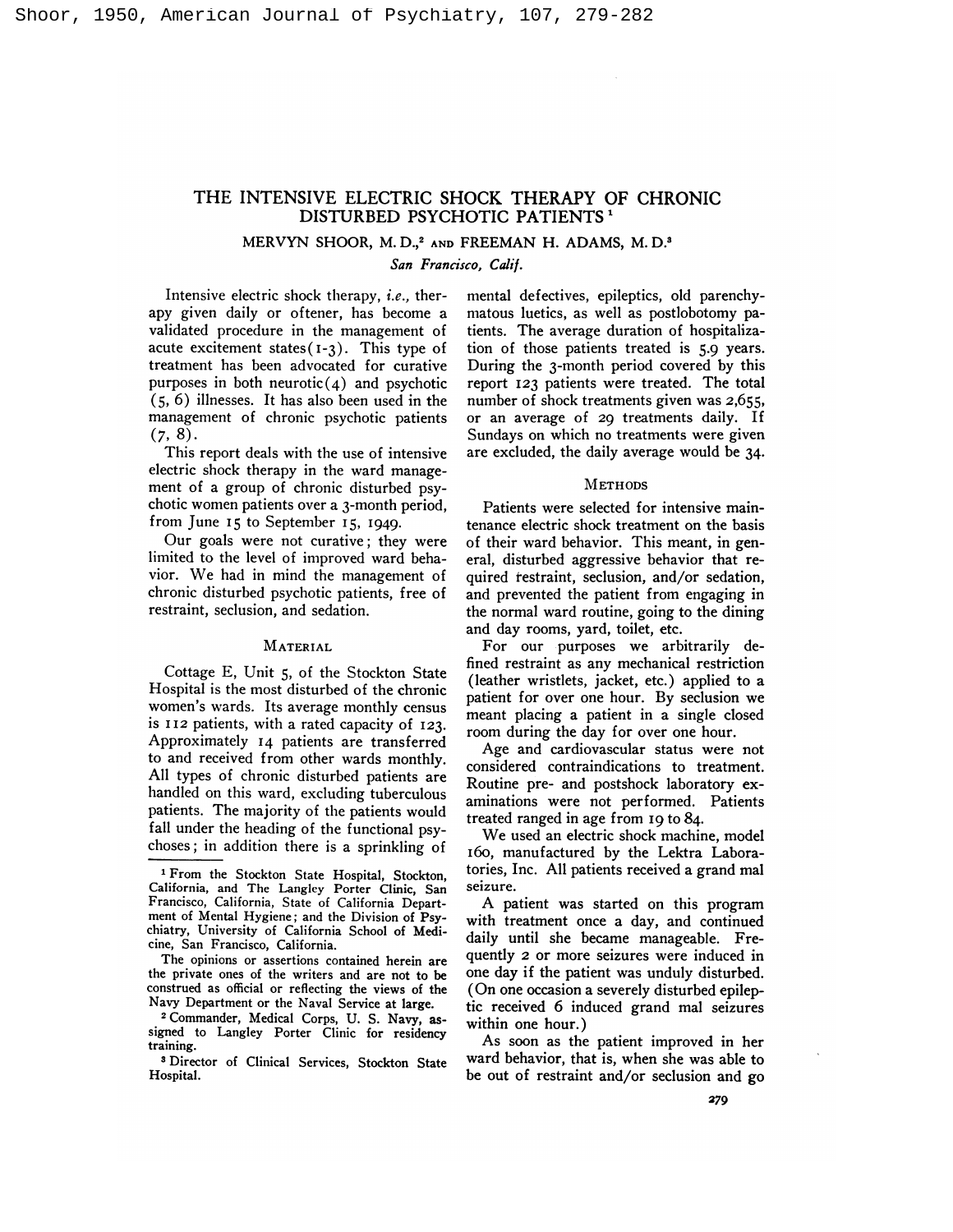to the dining room, toilet, etc., treatment was discontinued. When she again became disturbed and unmanageable, treatment was re sumed on a daily basis. Patients were therefore treated on what might be termed an extensive-intensive-maintenance basis, on a *pro re nata* schedule.

## **RESULTS**

The results are shown in Tables **<sup>I</sup>** and *2.* We have compared the amounts of restraint, seclusion, and sedation for the 3-month period prior to the intensive program with the amount used during the 3 months covered by this report. During the 13-week period immediately prior to the intensive program the average daily amount of restraint used was 35. For the 13-week period covered by this report the corresponding figure was 4. This represents roughly a 90% reduction in the use of restraint.

Similarly, prior to the program the aver age daily seclusion figure was 5. This dropped to *<sup>2</sup>* during the intensive schedule. Moreover, if the week during which a diarrhea epidemic occurred (September **7-13)** is ex cluded (since all patients secluded then were isolated because of this illness), the corrected average daily seclusion becomes **1.4.** This is roughly a 66% reduction in seclusion.

The reduction in sedation is also striking. Before the program the average daily doses of sedatives numbered **24.** During the program it fell to **2.1,** representing roughly a **90%** reduction. Furthermore, there were 8 weeks out of **<sup>13</sup>** during which no sedation was used. (Routine sedation for epileptics is excluded.)

Complications as a result of shock treat ment included two cases of unilateral hip (femoral neck) fracture.

## **SUBJECTIVE OBSERVATIONS**

Patients varied a good deal in the amount and spacing of the treatment required. Some became manageable after *2* or 3 daily con secutive shocks. Others required a large number of daily treatments, for example, 20- **40,** before the desired results were obtained.

Originally we contemplated that we would be able to detect some pattern of periodicity to each patient's period of disturbance, so that a fixed schedule of prophylactic treatment could be instituted. However, this did not occur, since patients varied greatly in the incidence of their disturbed episodes. We did not observe any regular pattern or periodicity in any of our patients' behavior. Hence treatment continued to be carried out as the patient's behavior demanded on a variable basis.

Within *2* weeks from the beginning of our intensive electric shock treatment the character of the ward changed radically from that of a chronic disturbed ward to that of a quiet chronic ward. Combative behavior of the patients diminished dramatically. Physical labor of the attendants was cut in half. For example, individual tray service for **<sup>40</sup>** to **<sup>50</sup>** patients per meal was abolished. Soiling and smearing were also markedly reduced. Patients in general became better "ward citizens," and in the words of one attendant "began to act like human beings." There was a general heightening of the morale of both attendants and patients.

#### **DISCUSSION**

Intensive electric shock therapy to produce an organic confusional state has been con sidered desirable in some quarters. We do not believe this always to be true. We found that many patients responded favorably in their ward behavior after **I,** *2,* or 3 daily consecutive treatments given at widely spaced intervals. In the case of some patients who received daily shock therapy for several weeks it was our impression that they did become confused, and that this could partially explain their improved behavior. We believe these observations indicate that confusional treatment *per se* is not the only means of improving psychotic patients undergoing electric shock treatment.

We have operated on the well-documented thesis that shock treatment of itself does not do permanent damage to the brain. At the time of writing, some of our patients have received over Ioo treatments during this program. While there is on  $record(9)$  the case of a patient who received 248 electric shock treatments over a  $1\frac{1}{2}$ -year period, we are not familiar with any reports of such a large number of treatments on an intensive level. Despite the uncertainties about the limits of intensive electric shock treatment as a main-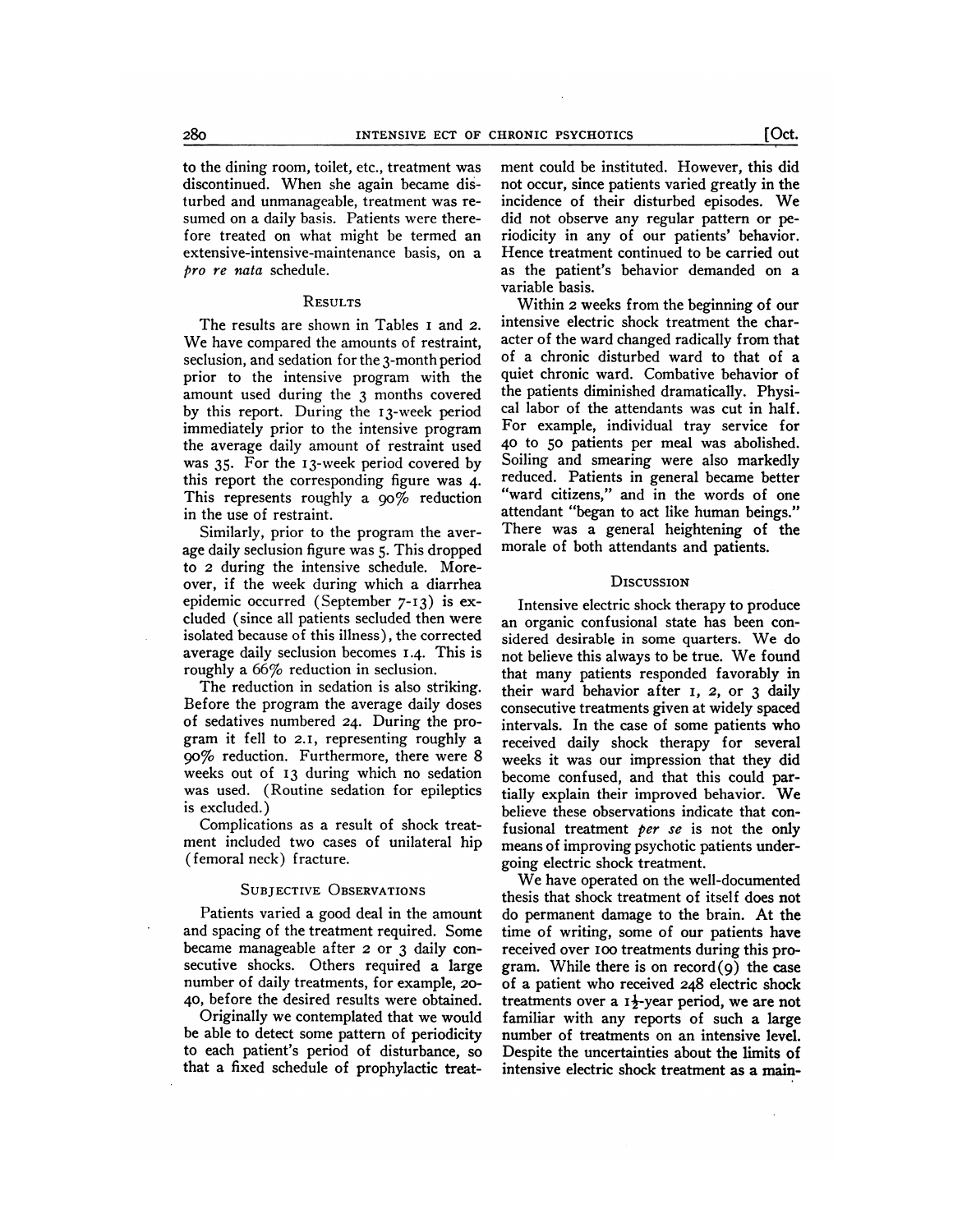tenance procedure, we are continuing this ment daily for many weeks bear to the loprogram. botomized patient. This raises the question

Some of our patients have improved re- whether it is within the realm of possibility

## TABLE 1

### **WEEKLY DATA SHOwING AMOUNTS OF RESTRAINT, SECLUSION, SEDATION, AND ELEcTRIc** SHOCK **THERAPY PRIOR TO** INTENSIVE PROGRAM \*

|                                                                                                                 |                                  | Seclusion<br>(No. times<br>used) | Sedation †                 |                                | <b>Electric Shock Therapy</b> |                   |
|-----------------------------------------------------------------------------------------------------------------|----------------------------------|----------------------------------|----------------------------|--------------------------------|-------------------------------|-------------------|
| Time                                                                                                            | Restraint<br>(No. times<br>used) |                                  | No.<br>patients<br>sedated | No.<br>doses<br>administered # | No.<br>patients<br>treated    | No.<br>treatments |
| March $15-21$ 254                                                                                               |                                  | 40                               | 93                         | 117                            | 47                            | 47                |
| March 22-28  269                                                                                                |                                  | 42                               | 84                         | 120                            | 37                            | 37                |
| March 29-April 4 268                                                                                            |                                  | 41                               | 100                        | 139                            | 42                            | 42                |
| April 5-11  270                                                                                                 |                                  | 44                               | 108                        | 147                            | 47                            | 47                |
| April 12-18  280                                                                                                |                                  | 49                               | 96                         | 124                            | 47                            | 47                |
| April 19-25  276                                                                                                |                                  |                                  | QI                         | 108                            |                               | 39                |
| April 26-May 2 265                                                                                              |                                  | 32                               | QI                         | 118                            | 35                            | 35                |
|                                                                                                                 |                                  | 43                               | 138                        | 185                            | 41                            | 41                |
| May $10-16$ 271                                                                                                 |                                  | 26                               | 149                        | 101                            | 31                            | 31                |
|                                                                                                                 |                                  | 26                               | 158                        | 193                            | 35                            | 35                |
| May 24-30  240                                                                                                  |                                  | 24                               | 160                        | 187                            | 40                            | 40                |
|                                                                                                                 |                                  | 17                               | 137                        | 171                            | 36                            | 36                |
| June $7 - 14 \frac{8}{3}$ 132                                                                                   |                                  | 22                               | 108                        | 235                            | 44                            | 44                |
| the contract of the contract of the contract of the contract of the contract of the contract of the contract of |                                  | 47                               |                            |                                | 39                            |                   |

\* Treatments were given twice weekly. A total of 43 patients were treated in this group.<br>† Exclusive of routine sedation for epileptics.<br>‡ Includes all sedatives and narcotics.<br>§ Eight-day period.

#### TABLE 2

**WEEKLY DATA SHOWING AMOUNTS** OF RESTRAINT, SECLUSION, SEDATION, **AND ELECTRIC SHOCK THERAPY** DURING INTENSIVE **PROGRAM**

|                               | Restraint<br>(No. times<br>used) | Seclusion<br>(No. times<br>used) | Sedation *                 |                                | <b>Electric Shock Therapy</b> |                   |
|-------------------------------|----------------------------------|----------------------------------|----------------------------|--------------------------------|-------------------------------|-------------------|
| Time                          |                                  |                                  | No.<br>patients<br>sedated | No.<br>doses<br>administered † | No.<br>patients<br>treated    | No.<br>treatments |
|                               |                                  | 43                               | 110                        | 145                            | 183                           | 185               |
| June $22 - 28$ 56             |                                  | 13                               | 36                         | 37                             | 162                           | 165               |
|                               |                                  |                                  |                            |                                | 192                           | 193               |
|                               |                                  |                                  |                            |                                | 100                           | 201               |
| July 13-19  35                |                                  | 16                               |                            |                                | 200                           | 201               |
| July 20-26  43                |                                  |                                  | ω                          |                                | 213                           | 213               |
|                               |                                  |                                  | ი                          |                                | 226                           | 230               |
| August $3-9$                  | -8                               |                                  |                            |                                | 218                           | 218               |
| August $10-16$                |                                  |                                  |                            | 2                              | 180                           | 201               |
| August $17-23$                |                                  | 21                               |                            |                                | 182                           | 180               |
| August $24-30$                |                                  |                                  |                            |                                | 174                           | 200               |
| August $3I-September\ 6$      |                                  | 2                                |                            |                                | 180                           | 195               |
| September $7-13\$ 14          |                                  | 73 II                            |                            |                                | 174                           | 187               |
| September $14-15 \ddagger \S$ |                                  | 30 I                             | ი                          |                                | 67                            | 77                |
|                               |                                  |                                  |                            |                                |                               |                   |

• Exclusive of routine sedation for epileptics.<br>† Includes all sedatives and narcotics.<br>‡ 2-day period.<br>‡ 2-day period.<br>† 2 of these patients were ill with diarrhea.<br>† All these patients were ill with diarrhea.

markably, considering the chronicity of their illness and the type of regressive behavior they displayed. We are impressed with the resemblance that some of our patients who receive large amounts of electric shock treatthat the use of intensive electric shock treatment over a long period of time with a large number of treatments might obviate some of the failures of electric shock treatment in chronic psychotic patients.